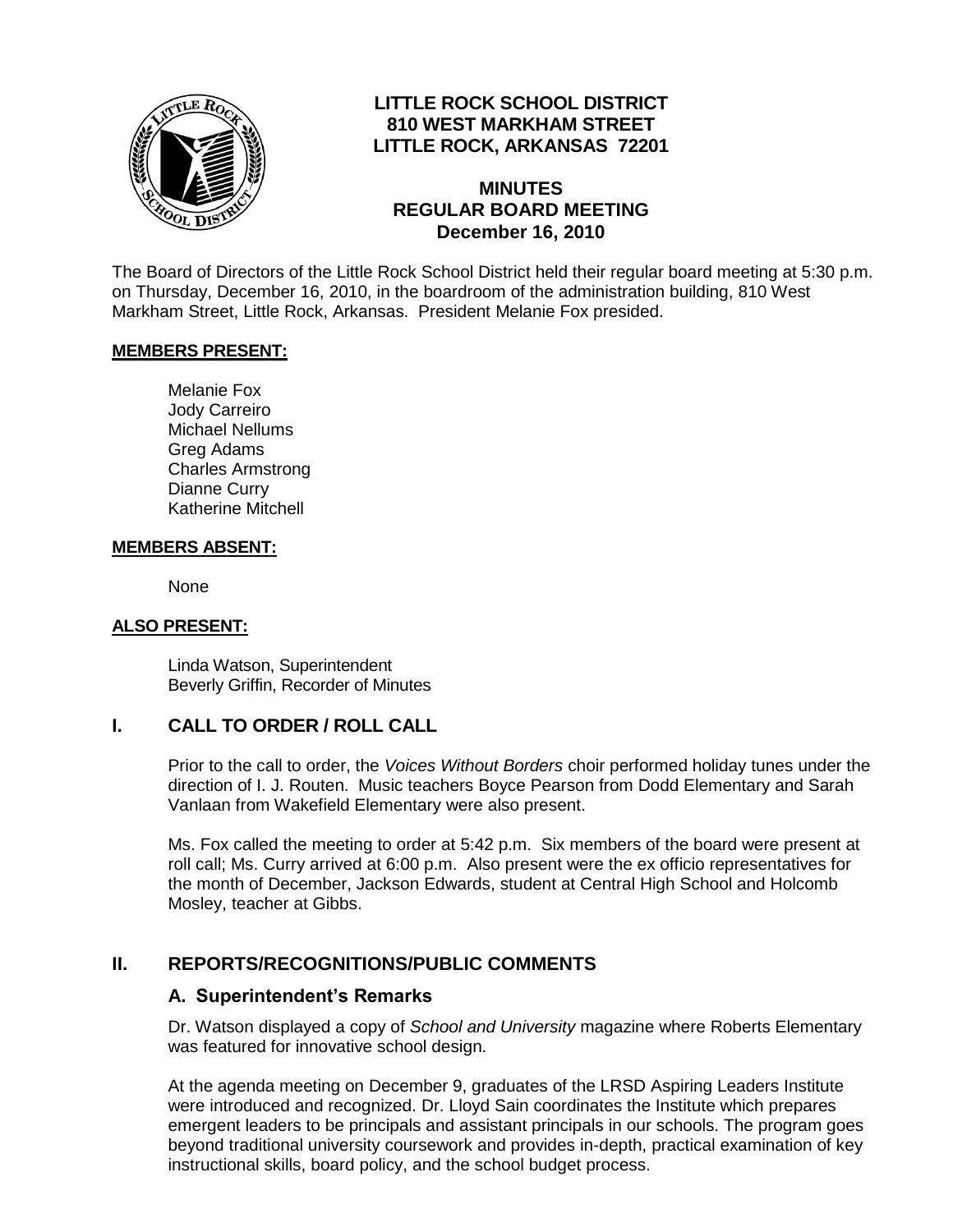The Institute is an 18-month program that meets three times per month for 4 hours each night. Graduates of Cohort II were introduced: *Stephanie England, Darnell Bell, Emma Nowden, Keith McGee, Clausey Myton, Ricky Woole, Marie Boone, Brent Mitchell, Lori Brown, Jeremy Owoh, Earl Smith, Linda Davis, Dr. Sharon Cauley, Connie Green, Kelan Watson, Ellean Cleveland,* and *Connie Jackson*

Ex officio representatives for the month of December were given a certification of appreciation for their month of service: *Jackson Edwards*, student at **Central High School**; and *Holcomb Mosley*, teacher at **Gibbs Elementary School.** 

## **B. Remarks from Citizens**

**Teresa Gordon,** Vice President of the L.R. Education Association, introduced herself as a parent of three students in the LRSD. She expressed concern about recent decisions made by the board, fearing that some were not in the best interest of the students. She stated belief that there was no evidence of wrongdoing by the superintendent, and she asked that the reasons for Dr. Watson's dismissal be made public. She stated that Dr. Watson would waive her right to privacy in order to make the reasons for her early release public. She asked the board to reverse their decision and to renew Dr. Watson's contract. She also asked to see the evaluation instrument used for the superintendent and for the board to visit with the people in the schools to see what they believe is in their best interest.

**Anika Whitfield**, a graduate of Hall High School, addressed the board on behalf of parents and children in the district and asked the board to "correct a problem." She stated disagreement with the decision to buy out the remainder of Dr. Watson's contract and asked the board to reverse their decision and correct the community's "revolving door" perception. She asked the board to discontinue their search for an interim superintendent and to allow Dr. Watson to complete the remainder of her contract.

**Will Dunn** introduced himself as a 16 year employee of the LRSD. He expressed concern about the early termination of the superintendent's contract and asked newly elected board members why they would support the buyout without having personal knowledge or evidence that it was in the best interest of the district. He asked the board to establish a climate where teachers and board members come to the table to make decisions based on mutual agreement.

**Robert Whitfield** yielded his time to Dr. Whitfield who continued her previous remarks by sharing a personal story about a conversation with one of her patients. She was asked to reflect on the differences between school now and school when she was a student. She expressed disappointment that many of the same problems and issues continue and stated concern that members of the community seem to be left out of the process. She expressed disappointment in the politics amongst the board and expressed hope that the infighting and personal agendas would be set aside to do what is best for the children in Little Rock.

# **C. Partners in Education**

Debbie Milam was present at the agenda meeting on December 9, to recommend one new school / business partnership within the LRSD.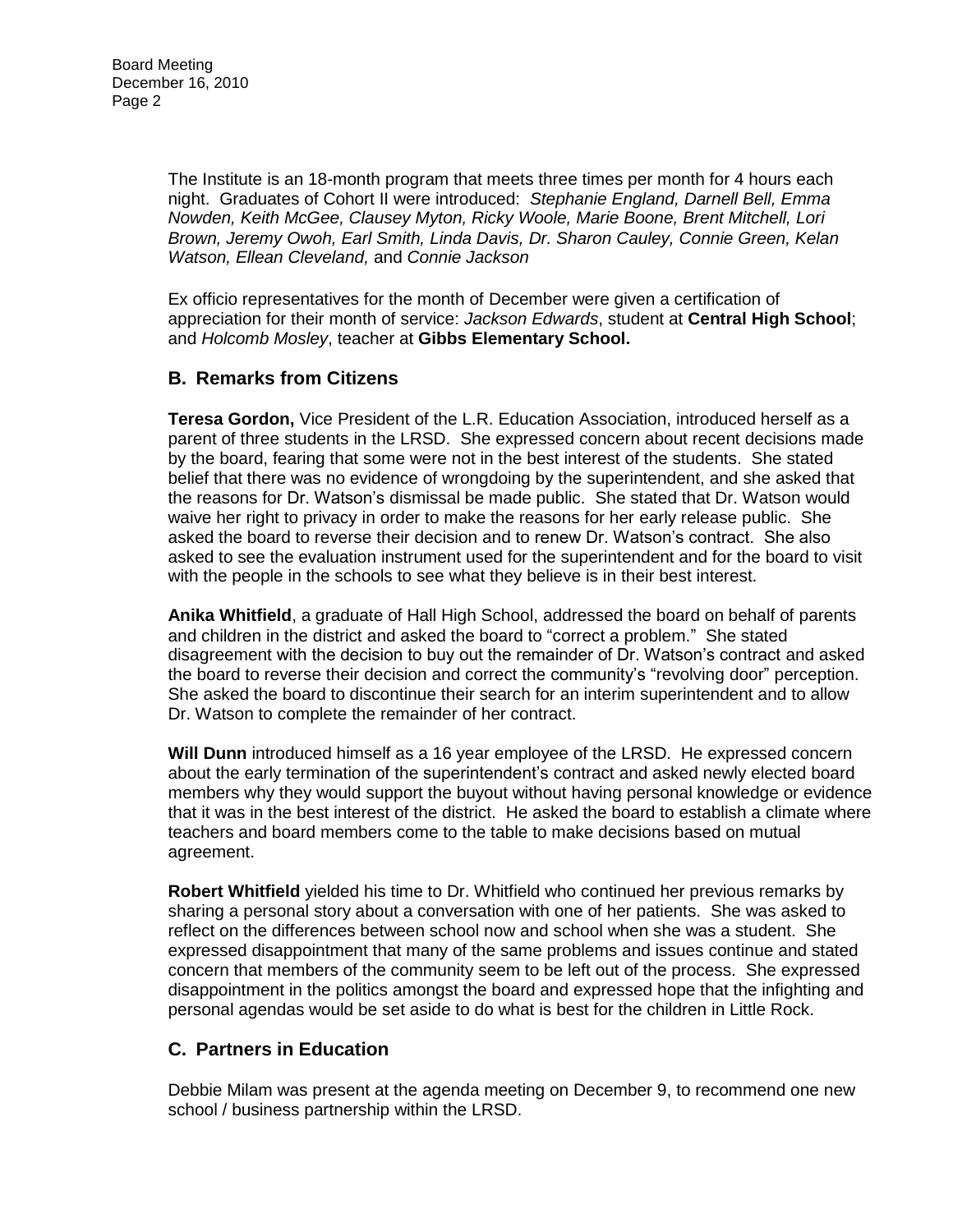**Cameron Valves & Measurement,** in partnership with **McClellan Magnet High School** represented by *Principal Marvin Burton*

Mr. Armstrong made a motion to approve the partnership. Mr. Carreiro seconded, and the motion **carried unanimously**.

### **D. Update: Volunteers in Public Schools**

Dr. Mitchell reported her attendance at this week's ViPS board meeting. She stated that there were some new volunteer activities in the planning stages and that Ms. Milam would be making an announcement within a few weeks.

### **E. Donations of Property**

The board was asked to approve the receipt of recent donations to the district. Student ex officio Jackson Edwards read the list of donations. Ms. Curry made a motion to approve the donations; Dr. Mitchell seconded the motion and it **carried unanimously**.

#### **DONATIONS**

| <b>SCHOOL/DEPARTMENT</b>        | <b>TEM</b>                                                                         | <b>DONOR</b>              |
|---------------------------------|------------------------------------------------------------------------------------|---------------------------|
| Central High School             | Upgrades to furniture for the first floor<br>teacher's lounge valued at \$1,039.85 | Dr. & Mrs. Conley         |
| <b>Western Hills Elementary</b> | Vito Reso-tone clarinet, valued at<br>\$120.00 to the music classroom              | Mr. & Mrs. Henry Buehling |

# **F. Little Rock PTA Council**

**Henri Smothers**, PTA Council president, opened with a quote - - "Do the right thing even when no one is looking." She reported that the PTA was celebrating small victories in that school PTA membership numbers were up. The next PTA Council Meeting will be held at Forest Heights Middle School on Tuesday, January 11, 2011.

### **G. Little Rock Education Association**

**Cathy Kohler** reported that union membership had increased to an all time record. She discussed recent information indicating projected state and local revenue increases for this year over the previous school year and provided written documentation for the board's review. She discussed the cost of providing salary and benefits increases across the board, noting that each 1% raise costs approximately \$1.7 million. She asked the board to operate with transparency and to negotiate in good faith to provide salary increases and fully funded insurance benefits to all employees and additional bonuses to the classroom teachers.

### **III. REPORTS AND COMMUNICATIONS**

#### **A. Remarks from Board Members**

**Mr. Adams** reported that he had heard from the community that there was a sense of fatalism and hopelessness in the LRSD. He offered his viewpoint, that this is a new place in history and an opportunity to take huge steps forward within the city and within the LRSD.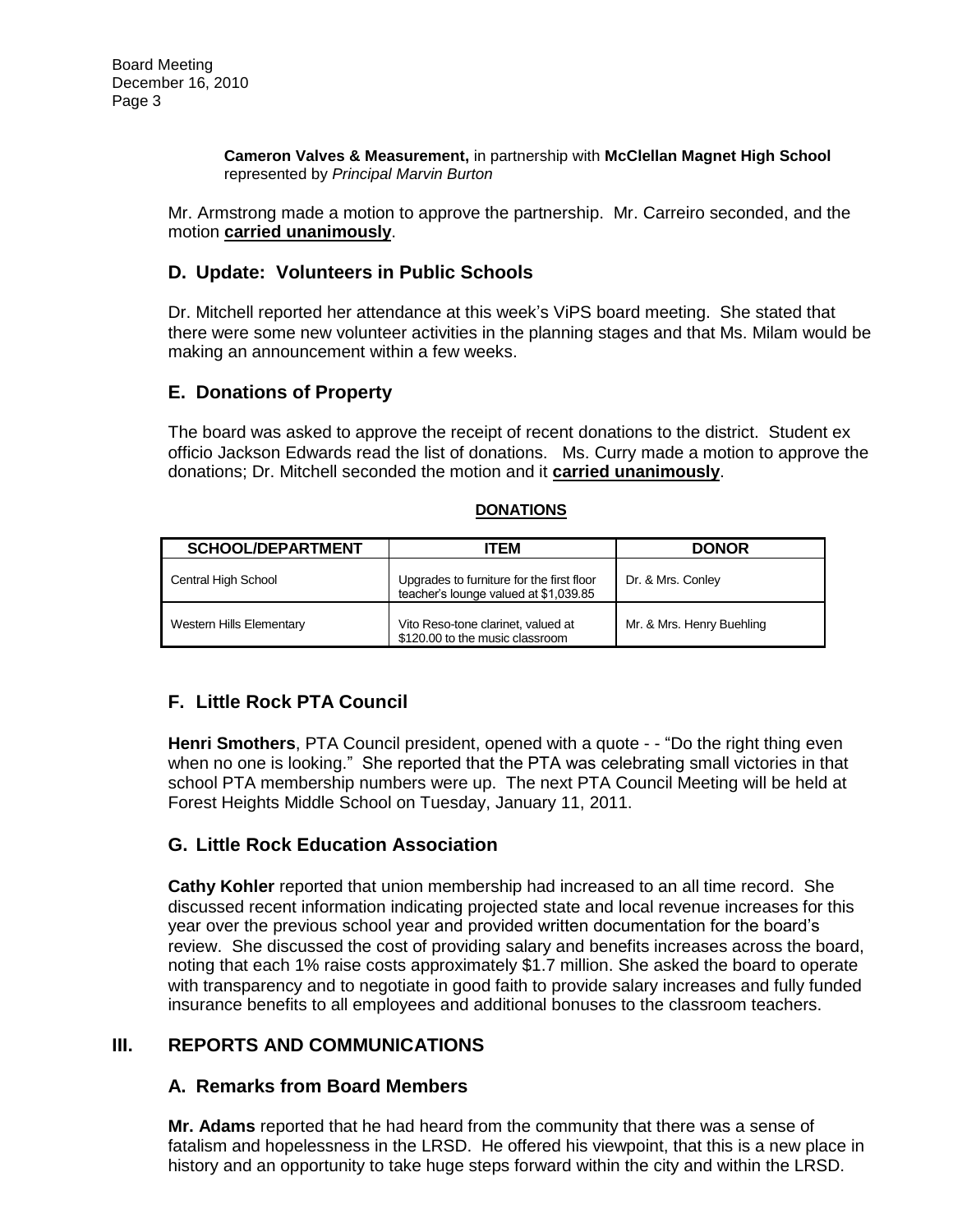He noted the approval of the Strategic Plan and the board's intent to take it very seriously. The Plan will allow the district to move ahead with energy and passion knowing the strengths and areas which need improvement. He expressed optimism and hope that 2011 would be a watershed year to build respectful cooperation at every level of the district.

**Dr. Mitchell** commended the merit scholars who were honored at a reception at Little Rock City Hall this week. She also praised the choir from Dunbar Middle School, which performed in the lobby of the Peabody during the ASBA conference. She also commended the J. A. Fair Choir which performed at the scholars reception at City Hall. She thanked the choir directors for making their students available for these public performances.

**Holcomb Mosley**, teacher ex officio from Gibbs Magnet school acknowledged comments from Mr. Adams and agreed there was a problem of perception in the public right now. She stated that she has faith that the perceptions will improve when the public has the information it needs to draw their own conclusions. The teachers in the school are seeing positives, but the general public doesn't always have access to all the positives.

**Mr. Armstrong** stated that the way to improve the district and the city is to have total community involvement. The children are our future and our only hope for tomorrow, and he asked for everyone to work together to improve the perceptions in the community. He closed by wishing the audience a happy holiday.

**Mr. Carreiro** noted that Friday would be the last day of final exams in the high schools. He complimented the employees who worked long hours to repair J. A. Fair, noting that the teachers would be moving back into their classrooms over the Christmas break so that classes can begin in the repaired wing after the holidays. He wished the audience a Merry Christmas and happy New Year!

**Ms. Fox** simply wished the listeners a happy holiday season.

### **B. Update: Strategic Plan**

**Dr. Carl Cohn** was present to provide an update on the progress of the strategic plan. He reported optimism for the Strategic Plan and optimism for the Little Rock School District. He reported that he travels to many urban districts across the country, and Little Rock has many resources and supporters that others don't have.

The Strategic Plan will place a laser-like focus on student performance and achievement, with six key components. The board and administration will set goals and put into action the appropriate steps to meet the goals. It was Dr. Cohn's opinion that the LRSD has great potential to move toward excellence in student performance. He noted the importance of keeping in mind that implementation will take three or four months, and that beginning the process now will allow the district to ramp up student performance in a systematic and measured way.

Dr. Cohn introduced **James Randle** who is part of the Harvard Superintendent's program. He has assisted school districts across the country to implement their strategic plans. Dr. Randle provided a brief update on the implementation of the strategic plan using a PowerPoint presentation. He complimented the community of Little Rock for being aggressively involved in improving student achievement.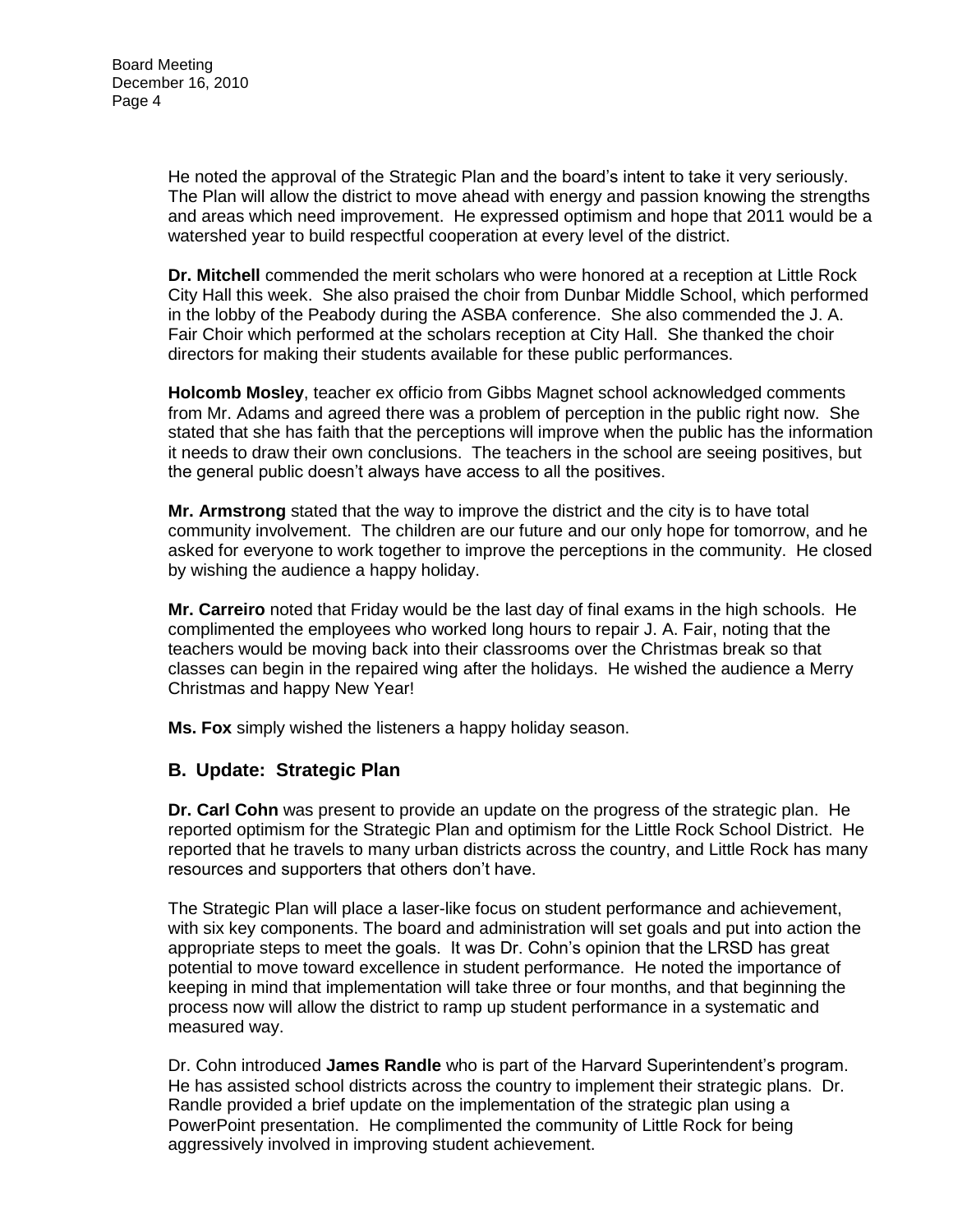Mr. Carreiro asked Dr. Cohn and Mr. Randle to meet with Mr. Bailey to determine if progress is being made on the implementation of the data dashboard. He also requested information on AP and pre-AP enrollment, whether there has been an increase in participation. Dr. Watson reported that the information wasn't available at this time but that she had requested the report.

# **C. Update: Middle School Task Force**

Mr. Babbs provided a brief report of the results of the committee's recent meeting. He acknowledged that the scope of their review should be broader and principals will be involved during January in developing information that will be used to focus the Middle School Task Force in developing their goals and plans of action. They are also planning a districtwide middle school survey to gain additional insight to perceptions and views of a wider range of parents and community members.

The task force has met seven or eight times, beginning in 2007. They have set priorities based on concerns and issues expressed by parents and community members. It was noted that Forest Heights has the newest middle school facility in the LRSD. Reconstitution of the staff was considered last school year, but it was decided that was not an option at the time.

Mr. Carreiro, who serves as the board's representative on the Middle School Task Force, spoke to the fact that the LRSD loses many students at the middle school level. His hope is that the committee will be able to develop strategies to break that cycle and focus on the middle schools to address the physical needs as well as perceptions about LRSD. He reported that a group of volunteers, parents, and PTA members are working within two or three west and northwest elementary schools to encourage them to come together to Forest Heights for middle school. He encouraged them and asked the public to help keep the lines of communication open and to consider the LRSD before they make their decisions in January.

Mr. Adams reported that his son attends Forest Heights Middle School and he encouraged parents to seriously consider Forest Heights when making their middle school decision. He reported that improvements had been made every year they have been there, and it is his belief that his son will be very well-prepared for high school because of the education he is receiving now at Forest Heights.

Mr. Adams encouraged more aggressive publicity so that the public will be aware that efforts being made to improve the middle level program across the district. Ms. Curry requested a copy of the membership of the Middle School Task Force.

### **D. Internal Auditors Report**

Mr. Becker's report was provided as part of the board's agenda. There were no additional questions or requests.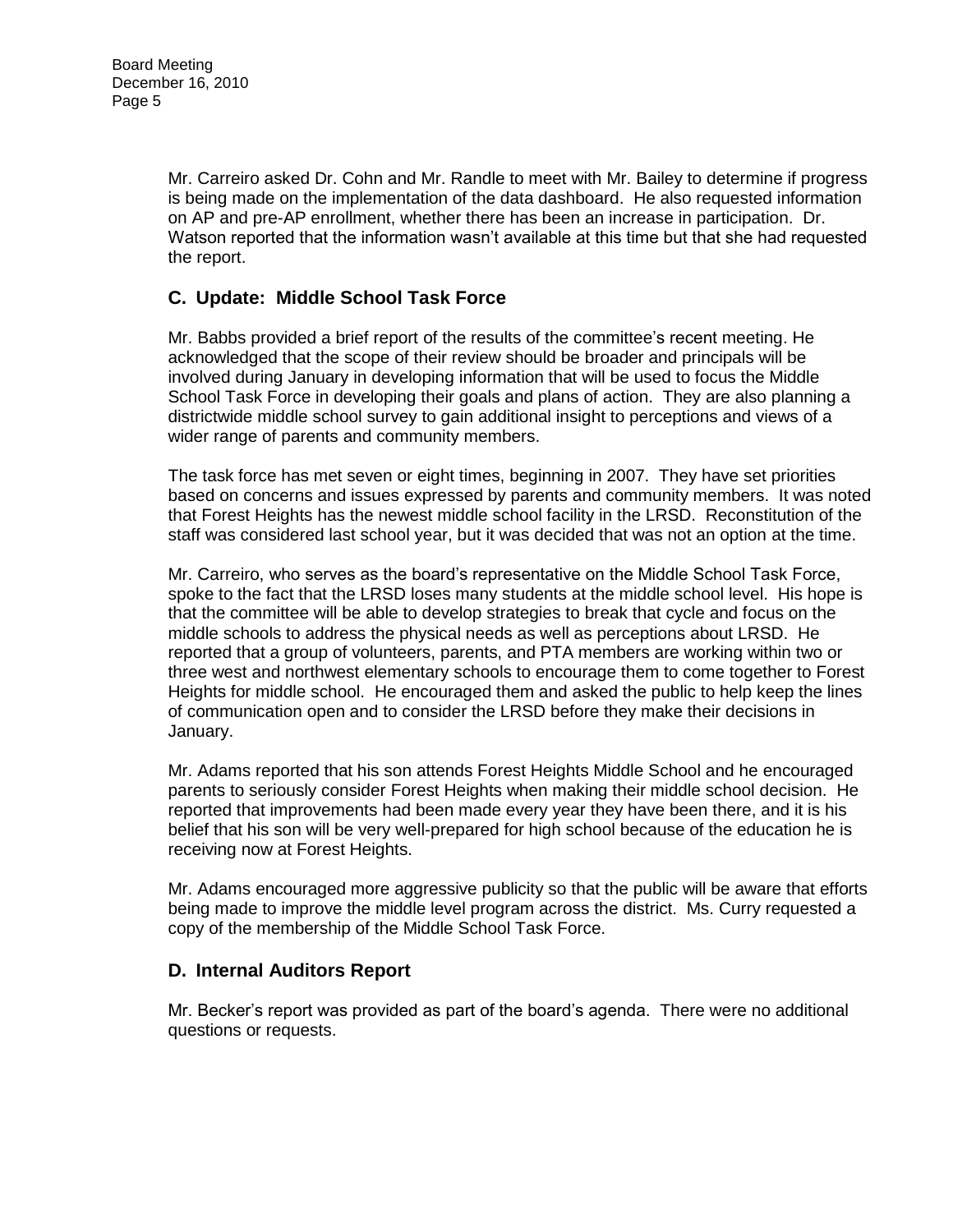### **IV. APPROVAL OF ROUTINE MATTERS**

### **A. Minutes**

Minutes from the regular board meeting held on November 18 and from special meetings held on December 1 and December 9 were presented for review and approval. Mr. Armstrong made a motion to approve the minutes as submitted. Mr. Carreiro seconded the motion and it **carried unanimously**.

## **V. HUMAN RESOURCES**

## **A. Personnel Changes**

Routine general personnel changes were printed in the board's agenda. Dr. Mitchell made a motion to approve the recommendations. Ms. Curry seconded the motion, and it carried unanimously.

# **VI. FINANCE & SUPPORT SERVICES**

## **A. Breakfast in the Classroom / Universal Breakfast Program**

The board of directors was asked to approve implementation of the Breakfast in the Classroom / Universal Breakfast program at fifteen LRSD schools. Lilly Bouie provided information at the December agenda meeting and responded to questions from the board.

Implementation will provide a nutritional breakfast, free of charge, to every student in the schools selected for the pilot program. The LRSD will incur some cost, including labor, equipment and supplies. A grant from collaboration between the National Association of Elementary School Principals Foundation, the National Education Association Health Information Network, the Food Research and Action Center, and the School Nutrition Foundation will fund initial expenses.

Dr. Mitchell moved to approve the Memorandum of Understanding as presented. Mr. Adams seconded the motion and it **carried unanimously**.

### **C. Monthly Financial Reports**

The monthly reports were provided as part of the board's agenda.

### **D. Budget Update**

Mr. Bailey's comments were directed toward dispelling some of the comments earlier in the meeting suggesting that there is an unlimited amount of money in the LRSD budget. He cautioned the board to keep in mind that much of the district's funding is allocated for a specific purpose. These designated funds are earmarked and must be spent as intended by the funding source or governmental entity.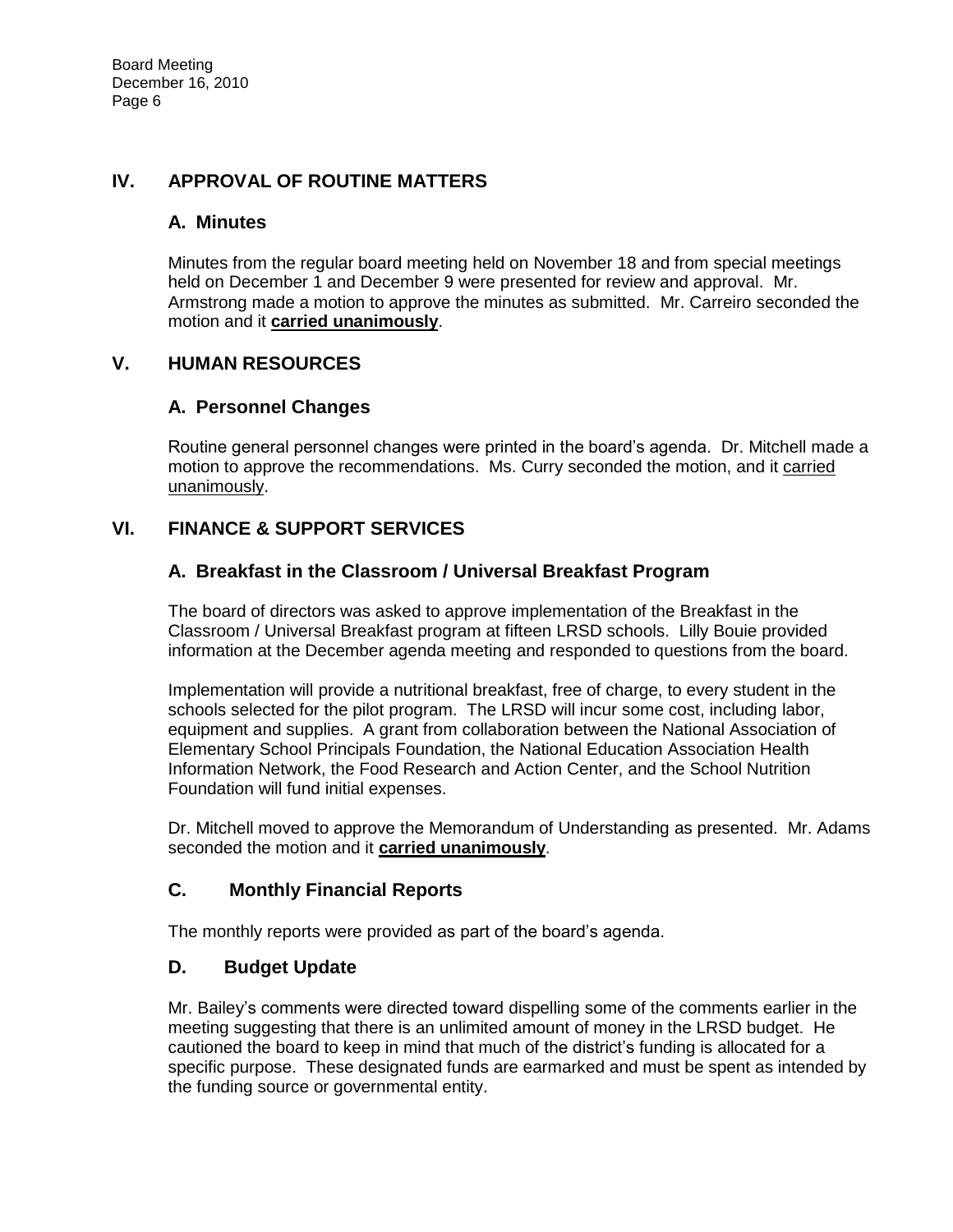Regarding the potential for additional federal dollars, these funds would only be available for bonuses for classroom teachers and school-based classroom personnel and would have to be spent by September 30, 2012. Under Arkansas law, if bonuses are provided to one group of certified personnel, all certified staff would receive a bonus. The additional bonuses would have to come from the operating budget. Negotiations are continuing with the LREA on health care and other benefits.

Dr. Watson suggested the possibility that some of the coaches and instructional staff who were hired with stimulus funds on a limited contract might have their contracts extended for another year using these additional federal dollars.

Mr. Bailey reported that strategies had been implemented to keep the LRSD within the constraints of the budget. Included in these efforts were increased documentation for new requests for budgetary expenditures, a reduction in out-of-state travel, and the requirement of direct deposit for payroll. There is also increased "bargain shopping" for items that can be purchased for less than through the state contract. From a human resources aspect, positions are monitored and are not being filled if they aren't critical and justified. Overtime is being monitored closely to ensure that there aren't overpayments for work that should be done during the regular work day.

He also reported that the annual audit was coming along well, with no major findings reported. The audit should be ready for reporting to the board in January.

Additional notes included:

- White boards are being installed in some of the non-core classrooms.
- The RFP is open for data report and assessment systems to assist with program evaluation.
- The RFP has been prepared for the data warehouse / dashboard.
- Computer Services staff is working with tagging student data for implementing the data warehouse.
- Upgrades to SIMS AS400 systems are being installed.
- The employee portal is expected to open for staff use in January, hopefully before the W-2's are issued.

Mr. Carreiro questioned the status of whiteboard installation, and Mr. Bailey reported that Hall would be the last school due to the continued work on the roof and waterproofing. Parkview and Fulbright should be completed during the winter holiday.

### **ANNOUNCEMENTS & REMINDERS**

Dr. Watson reminded the audience that tomorrow would be the last school day of the year. Teachers return on January 3, teacher workday. Students return on January 4. Happy holidays!

### **EXECUTIVE SESSION**

Mr. Carreiro made a motion to convene an executive session to discuss the appointment of an interim superintendent. Mr. Armstrong seconded the motion and it carried unanimously. The board returned at 8:35 p.m. and reported no action was taken.